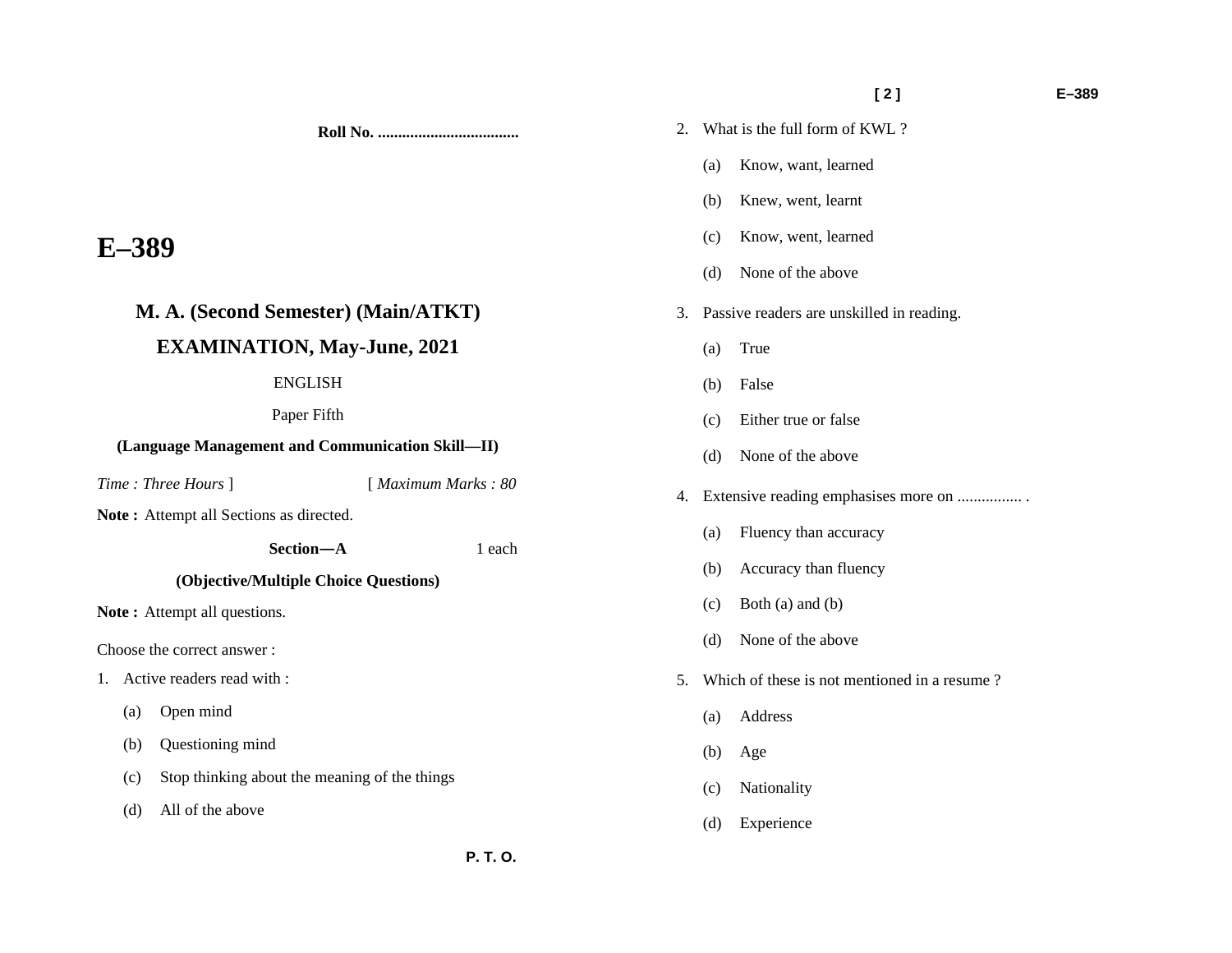|    |                                                              | [3]                                                  | $E - 389$ |                                                                 | [4]                                                               | $E - 389$ |
|----|--------------------------------------------------------------|------------------------------------------------------|-----------|-----------------------------------------------------------------|-------------------------------------------------------------------|-----------|
| 6. | To complete the function of the written word, one requires : |                                                      |           |                                                                 | 10. Which of these should be avoided in a paragraph?              |           |
|    | (a)                                                          | Two persons                                          |           | (a)                                                             | Discriminatory language                                           |           |
|    | (b)                                                          | Three persons                                        |           | (b)                                                             | Courtesy                                                          |           |
|    | (c)                                                          | Four persons                                         |           | (c)                                                             | Positive attitude                                                 |           |
|    | (d)                                                          | Five persons                                         |           | (d)                                                             | Politeness                                                        |           |
| 7. |                                                              | How long should a precis be?                         |           |                                                                 | 11. Which of these is not an ingredient of a discussion?          |           |
|    | (a)                                                          | One-third of original passage                        |           | (a)                                                             | Rudeness                                                          |           |
|    | (b)                                                          | Two-third of original passage                        |           | (b)                                                             | Purpose                                                           |           |
|    | (c)                                                          | Same as of original passage                          |           | (c)                                                             | Planning                                                          |           |
|    | (d)                                                          | One-fifth of original passage                        |           | (d)                                                             | Leadership                                                        |           |
| 8. |                                                              | A precis must always have a                          |           |                                                                 | 12. Which of these is the final ingredient in a group discussion? |           |
|    | (a)<br>(b)                                                   | Heading<br>Subheading                                |           | (a)                                                             | Leadership                                                        |           |
|    |                                                              |                                                      |           | (b)                                                             | Purpose                                                           |           |
|    |                                                              |                                                      |           | (c)                                                             | Planning                                                          |           |
|    | (c)                                                          | Story                                                |           | (d)                                                             | Participation                                                     |           |
|    | (d)                                                          | Incident                                             |           | 13. The statement 'I have written a letter' belongs to which of |                                                                   |           |
| 9. |                                                              | Where should the main idea be put up in a paragraph? |           |                                                                 | these tenses?                                                     |           |
|    | (a)                                                          | In the beginning                                     |           | (a)                                                             | Present perfect tense                                             |           |
|    | (b)                                                          | In the middle                                        |           | (b)                                                             | Present continuous tense                                          |           |
|    | (c)                                                          | At the end                                           |           | (c)                                                             | Simple present tense                                              |           |
|    | (d)                                                          | After the paragraph                                  |           | (d)                                                             | Present perfect-continuous tense                                  |           |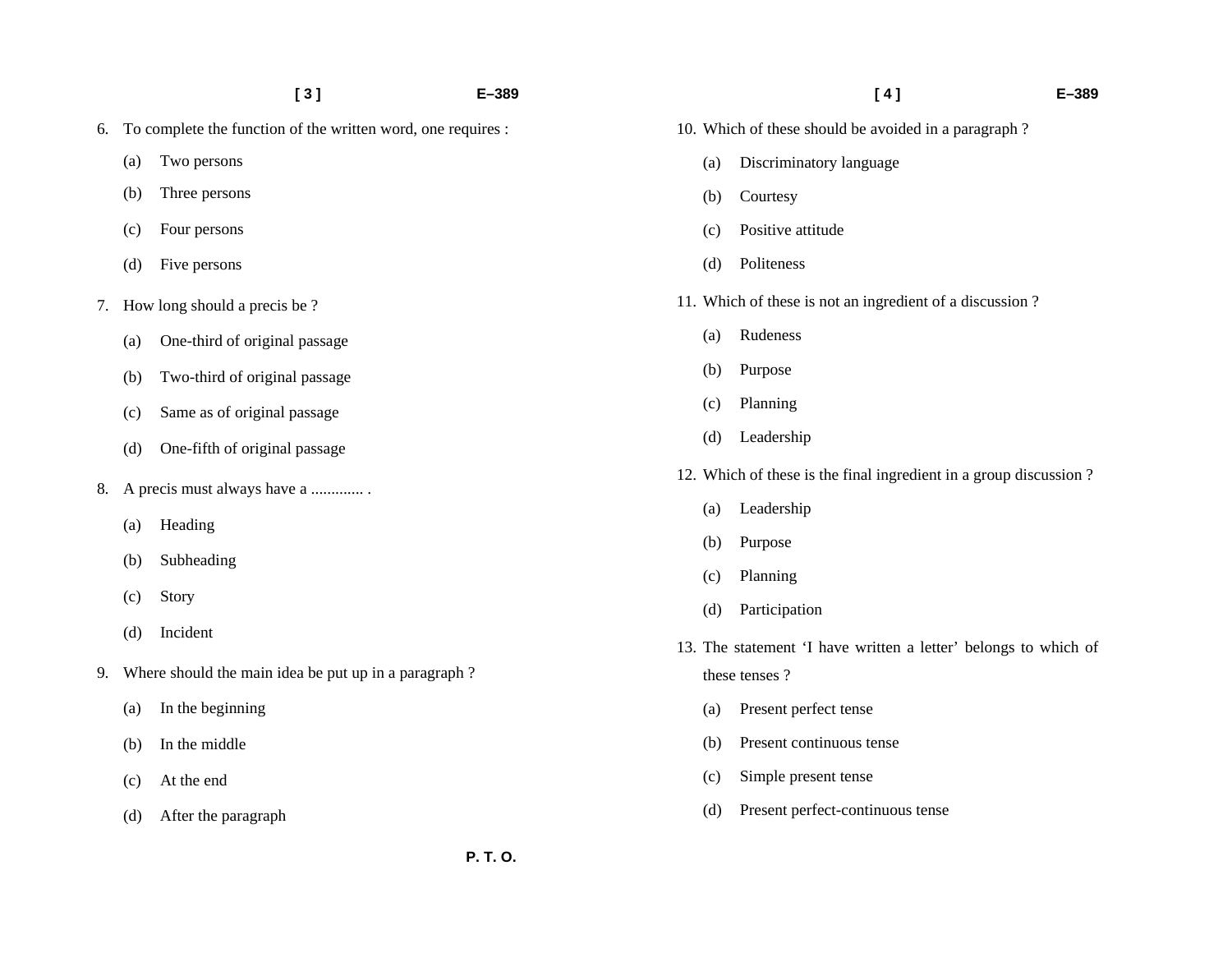- 
- **[ 5 ] E–389**
- 14. Convert the following active form to passive form : I was determined to mortgage the car.
	- (a) I was determined that the car should be mortgaged.
	- (b) The car was determined to be mortgaged.
	- (c) I was determined that car will be mortgaged.
	- (d) I am determined that car will be mortgaged.
- 15. Convert the following direct speech to indirect : She said, "My mother is cooking food."
	- (a) She said that her mother was cooking food.
	- (b) She said that my mother was cooking food.
	- (c) She said that her mother is cooking food.
	- (d) She said that my mother is cooking food.
- 16. Choose the onomatopoeic sound for snoring :
	- (a) zzzz
	- (b) woo
	- (c) purr
	- (d) oops
- 17. What is the meaning of the word 'prefix' ?
	- (a) a group of letters put before a root word which changes its meaning
	- (b) a word within a word
	- (c) a group of letters put at the end of a root word which changes its meaning
	- (d) None of the above
- 18. Name the modal which shows 'ability' :
	- (a) can
	- (b) could
	- (c) may
	- (d) might
- 19. Snap, crackle, pop is an example of :
	- (a) Onomatopoeia
	- (b) Figurative language
	- (c) Hyperbole
	- (d) Alliteration
- 20. What is the prefix in the word 'insecure' ?
	- (a) in
	- (b) secure
	- (c) ins
	- (d) ure
- Section—B 2 each

#### **(Very Short Answer Type Questions)**

Note: Attempt all questions.

- 1. What is the meaning of the word 'reading' ?
- 2. What is the meaning of reading skills ?
- 3. What is Reading Rate ?
- 4. What are the parts of a paragraph ?